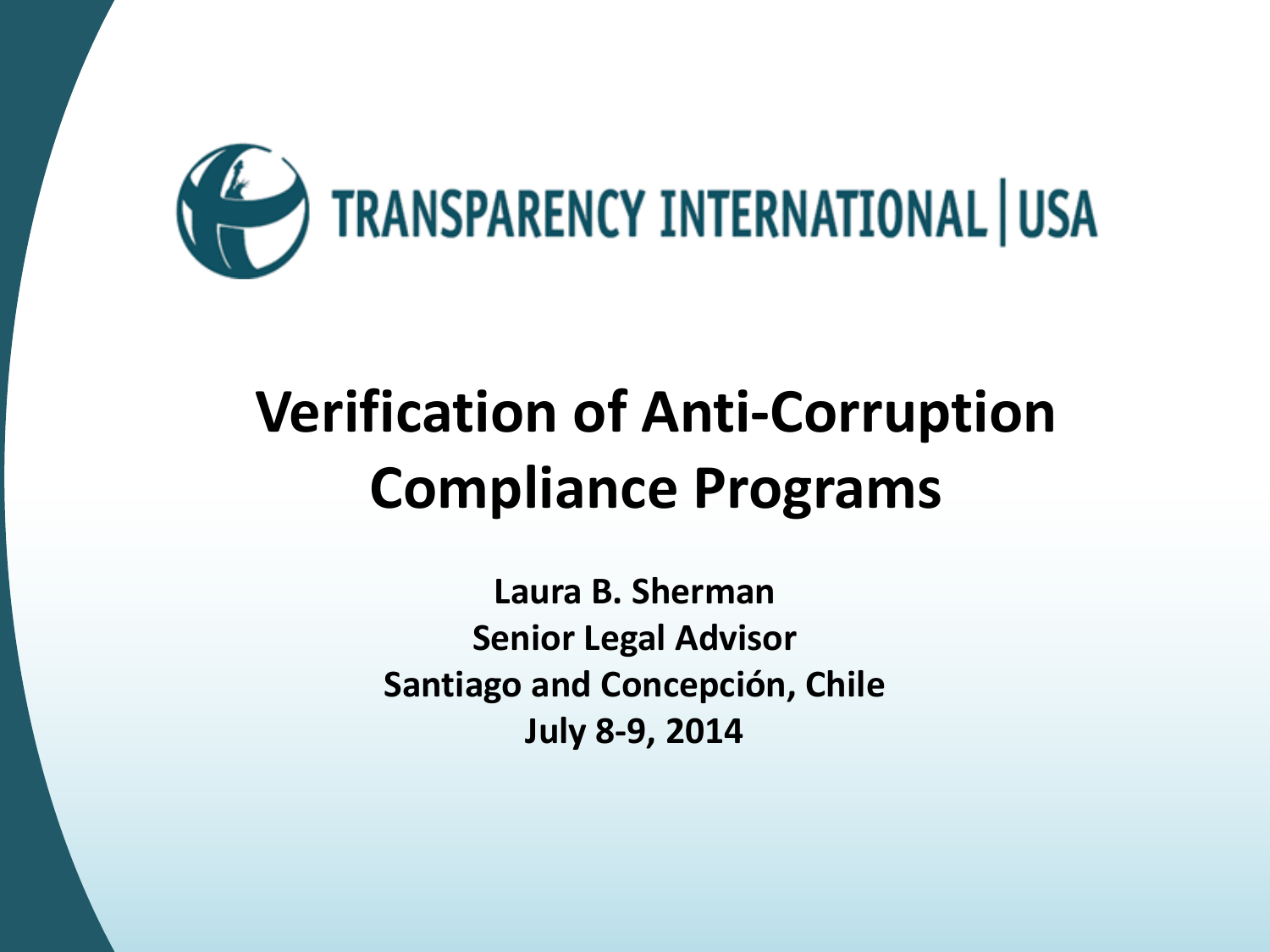

## **Today's Discussion**

- **Importance of Anti-Corruption Efforts**
- **Introduction to the TI-USA Study**
- **Elements of an Effective Anti-Corruption Program**
- **Verification Methods**
- **Major Conclusions and Recommendations**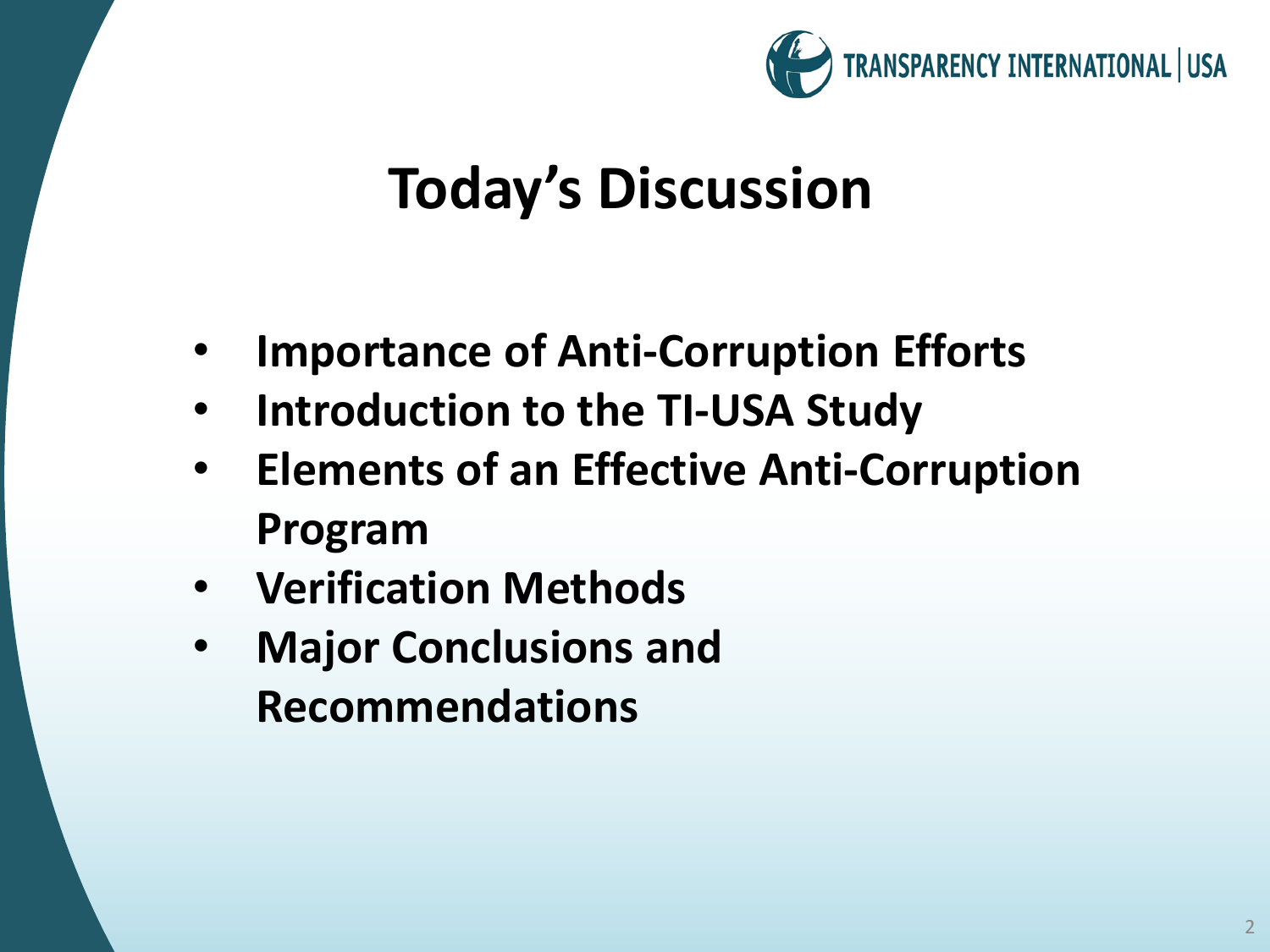## **How Big is the Problem?**

"**[A]n estimate** of the extent of annual worldwide transactions that are tainted by corruption puts it close to US \$1 trillion."

–World Economic Forum Global Competitiveness Report

"**Corrupt money** associated with bribes received by public officials from developing and transition countries is estimated at \$20 billion to \$40 billion a year – a figure equivalent to 20 to 40 percent of flows of official development assistance."

– Stolen Asset Recovery (StAR) Initiative

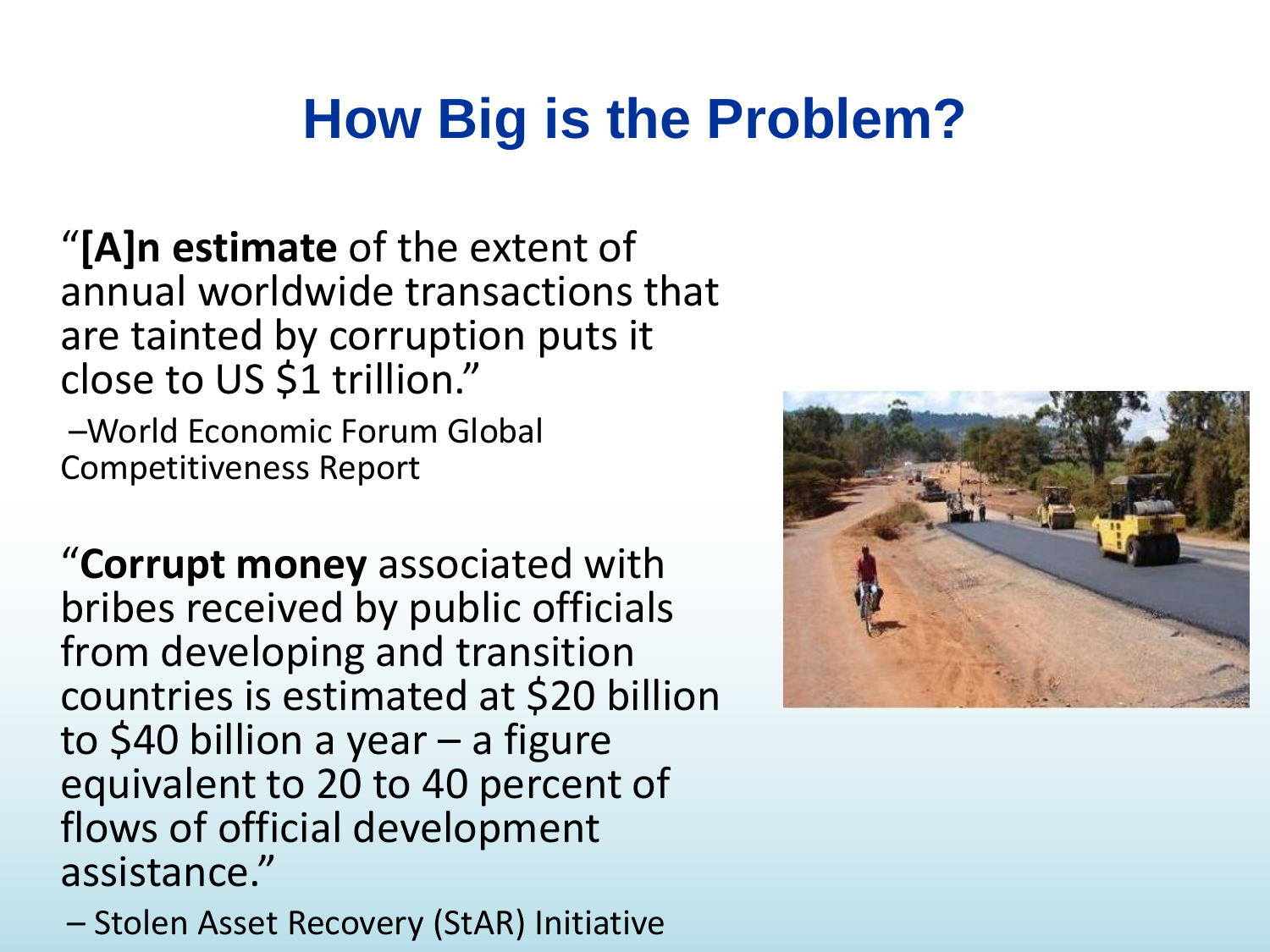### A Business Perspective on Corruption

TRANSPARENCY INTERNATIONAL | USA

- Reduces market opportunities for legitimate business
- Increases the cost of doing business by about 10% and creates an inhospitable and unpredictable operating environment
- Once bribed, officials will expect more bribes
- Raises the risk of prosecution of corporate officers and directors, as well as the corporate entity in home and host country
	- US/German investigation cost Siemens \$1.6 billion in fines PLUS millions in legal/accounting fees and executive time
	- US/German investigation cost Daimler \$185 million
	- Two executives from Siemens Argentina subject to U.S. civil penalties
- Increases the risk of reputational damage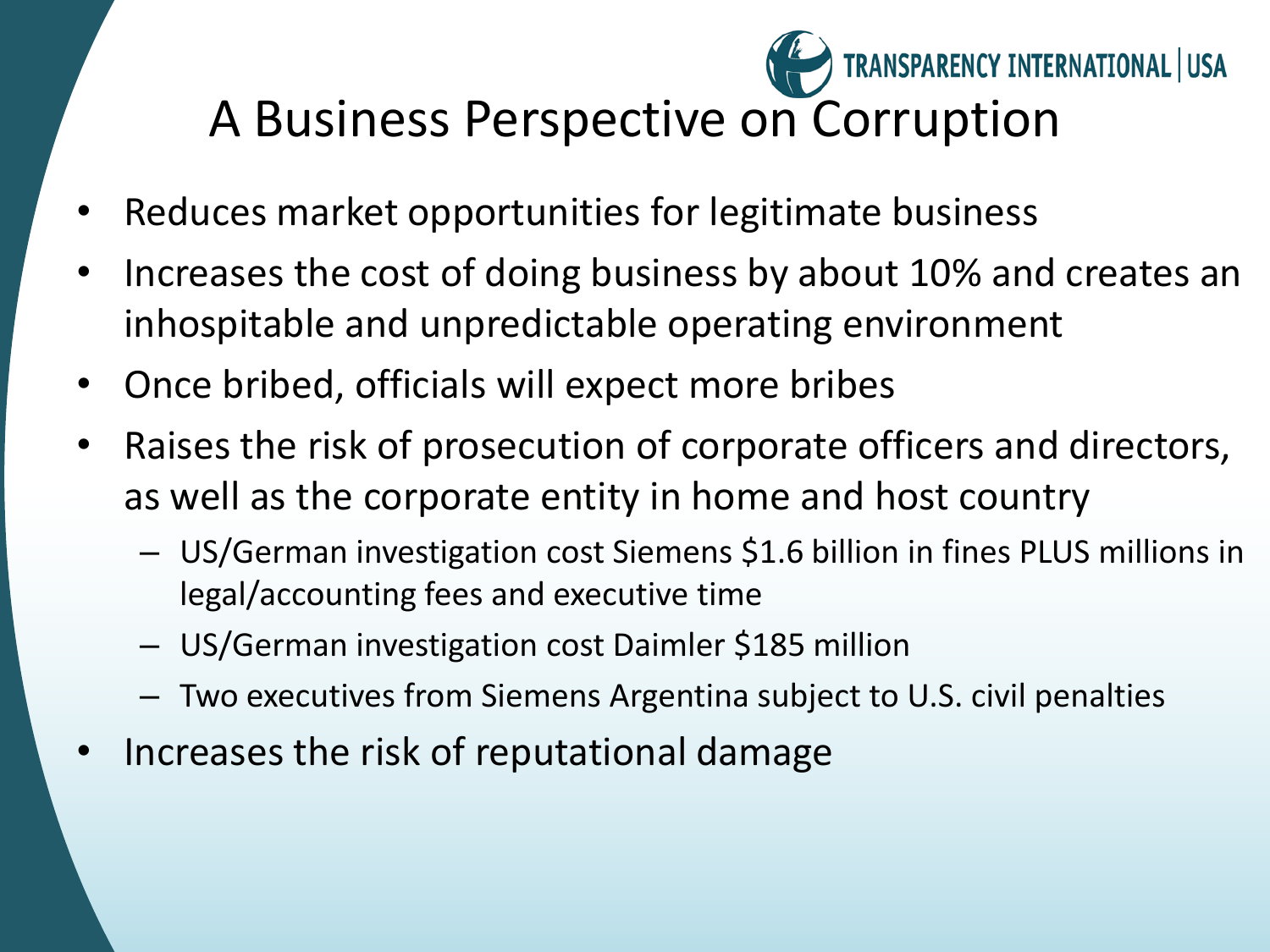

#### **Introduction to the TI-USA Study**

- Every corporation needs an anti-corruption program
	- Protect against potential violations of anti-corruption laws
	- Increase public confidence in corporate self-regulation
	- Demonstrate to regulatory and judicial authorities the corporation's commitment to preventing bribery
- Verification of corporate anti-corruption programs is an essential element of a compliance program
- **Verification refers to all efforts to assess that an organization has a risk-appropriate and effective program for preventing and detecting corruption in its business operations.**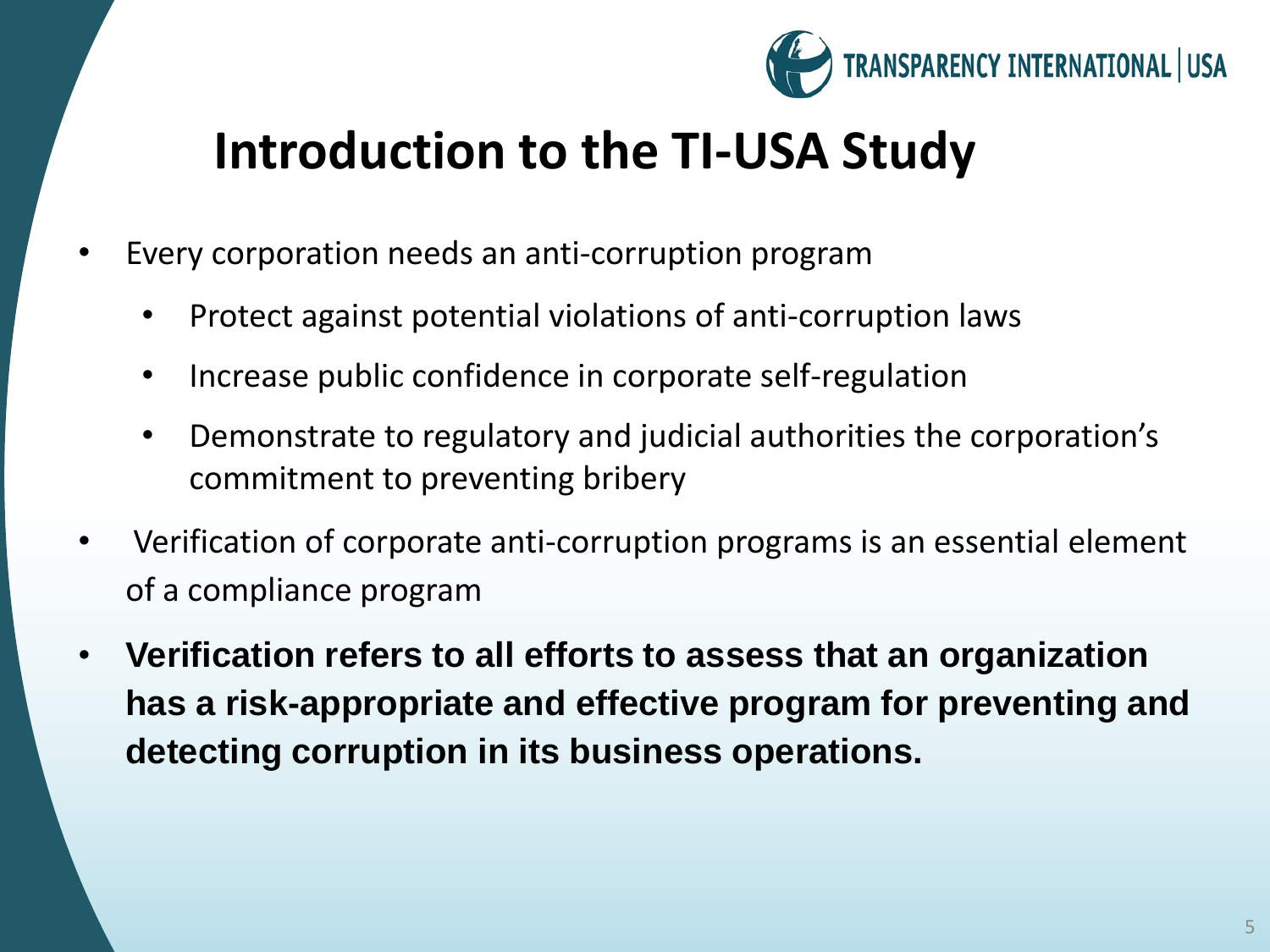

#### **Description of TI-USA Study**

- **Goal – Produce a practical guide to help companies verify that their anticorruption programs are well-designed and working effectively.**
- Funded by the Siemens Integrity Initiative
- Based on research in five areas:
	- 1. Public reporting by companies
	- 2. Verification work carried out by accountants, lawyers, and consulting firms
	- 3. Companies providing certification of anti-corruption programs
	- 4. Compliance reviews performed by government-appointed monitors
	- 5. Certification efforts in the social and environmental areas
- Followed by interviews with compliance officers in U.S. companies, practitioners, government monitors, and certification companies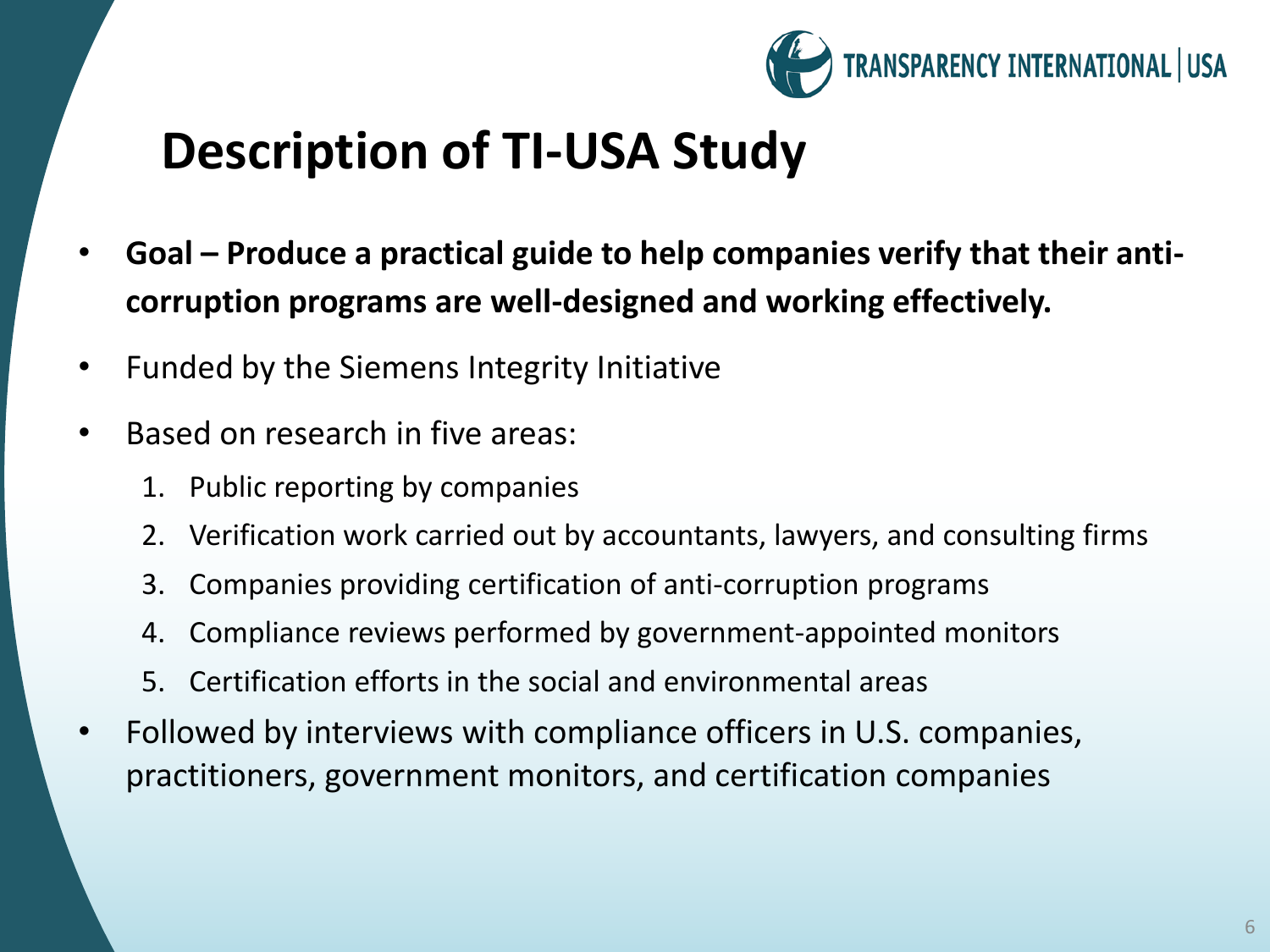

#### **Elements of an Anti-Corruption Program**

- **Executive leadership, accountability and tone at the top**
	- Commitment from senior management and Board of Directors
	- Widespread channels of communicating ethical commitments
- **Compliance management: autonomy and resources**
	- Compliance office that is independent of operating components
	- Staffed by senior executives with adequate resources
- **Risk management**
	- Based on geographic locations, business sectors, business partners, nature of transactions
	- Done on a recurring basis to help identify red flags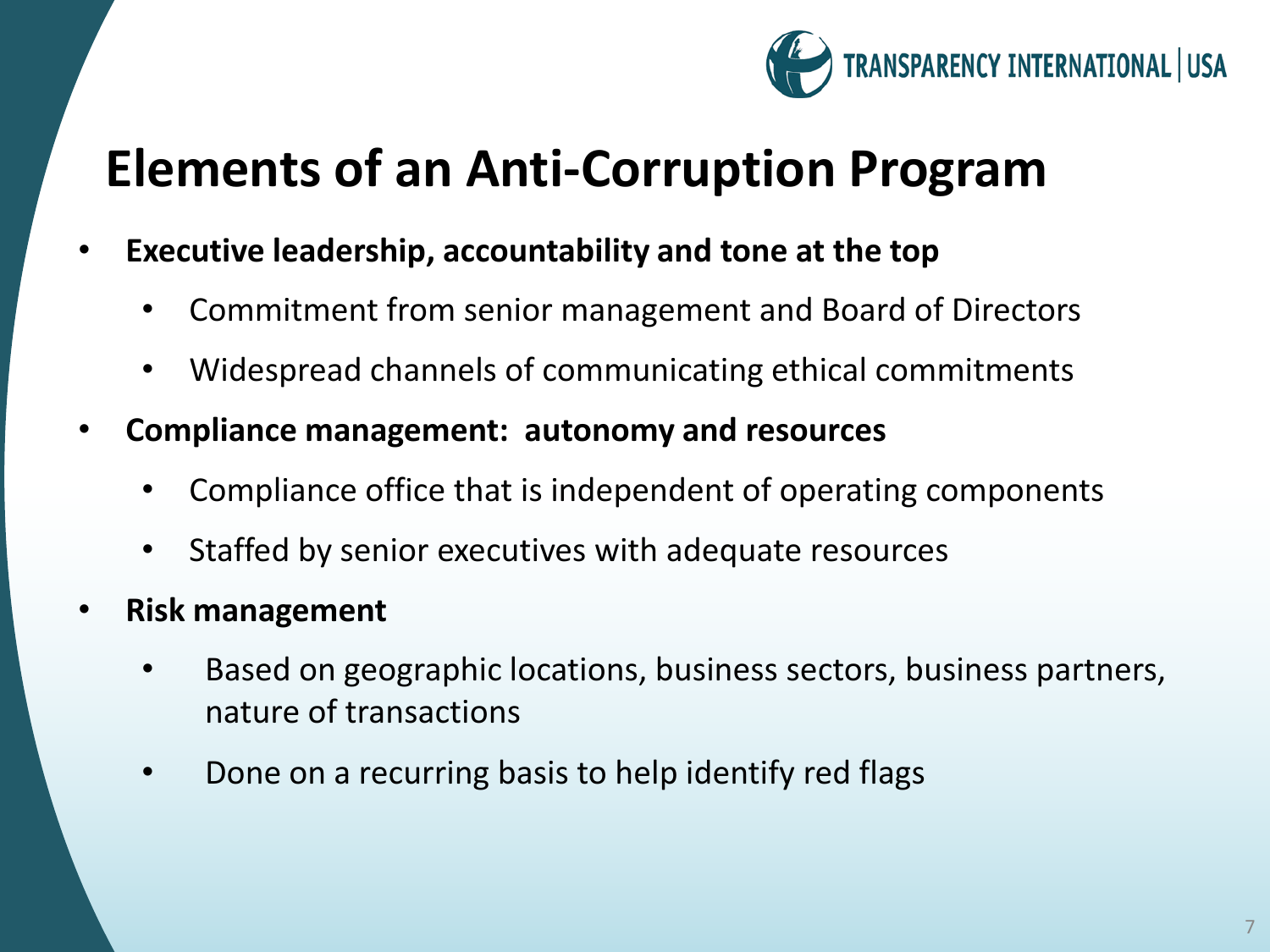

#### **Elements of an Anti-Corruption Program**

- **Anti-corruption policies**  clearly identify all prohibited conduct
	- Not just cash bribes, but gifts, entertainment, political contributions
- **Anti-corruption procedures**  Requirements and guidelines for risk assessments, due diligence reviews, proper internal controls, auditing practices, confidential reporting procedures, investigations, etc.
- **Written materials**  Code of conduct is starting point
	- Guidance materials with more detailed explanation
	- Contract clauses for joint ventures, subcontractors, agents
- **Training and education**  tailored to job function and risks
- **Channels for advice and reporting**  need confidential mechanism
- **Business relationships**  Policies and procedures need to apply to subsidiaries, affiliates, agents, depending on relationship and risk level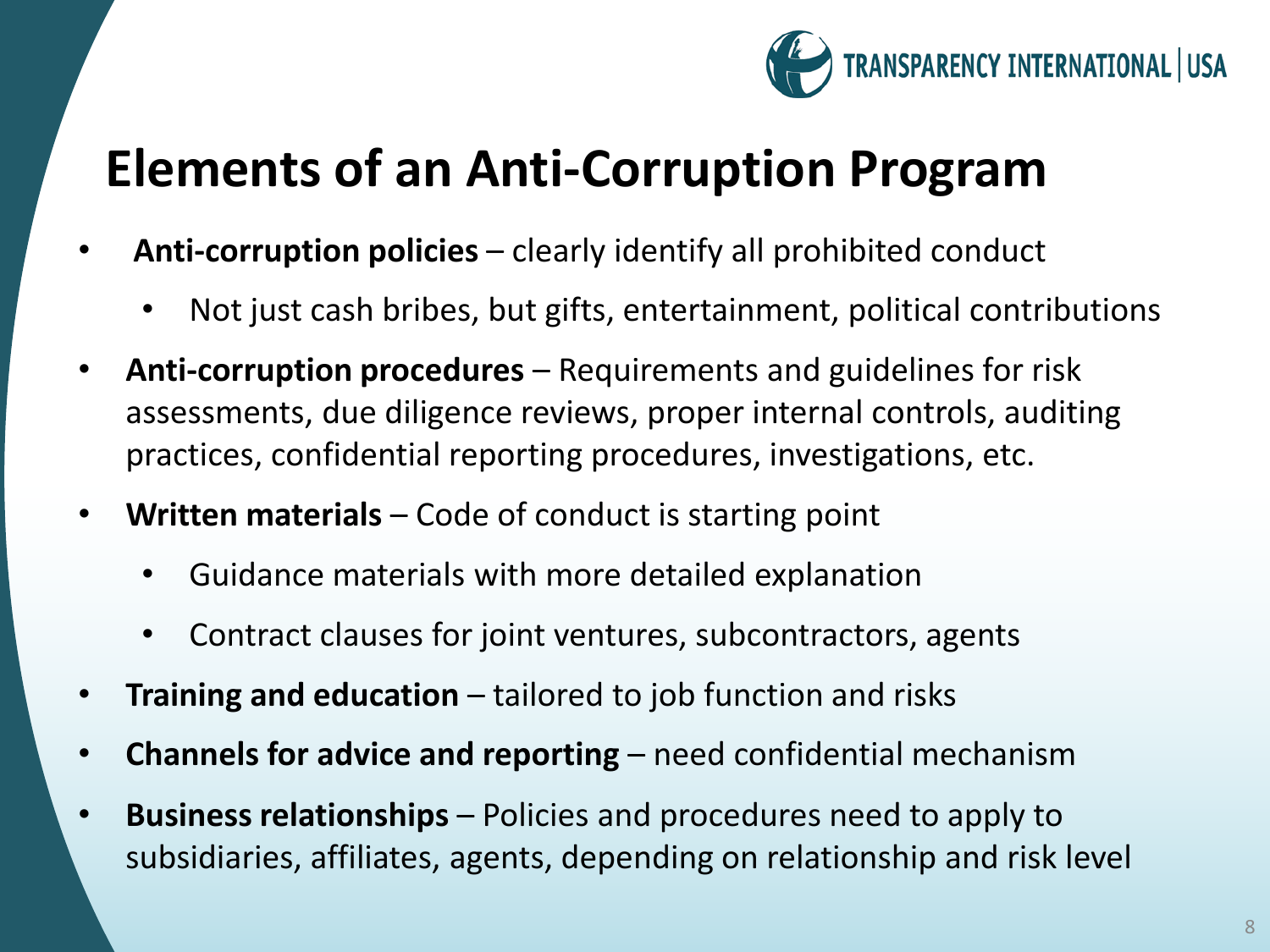

#### **Elements of an Anti-Corruption Program**

- **Responding to problems**
	- Need dissuasive disciplinary action demotion, firing
	- Need to impose penalties where warranted
	- Prompt and rigorous investigation when suspicions arise or reports are received
- **Mergers and acquisitions**  Risk-based acquisition due diligence and postacquisition harmonization of anti-corruption programs
- **FINALLY – REGULAR MONITORING AND VERIFICATION**
	- **Testing the program for effectiveness**
	- **Refining policies and procedures to reflect lessons learned, business developments and changes in risk profiles.**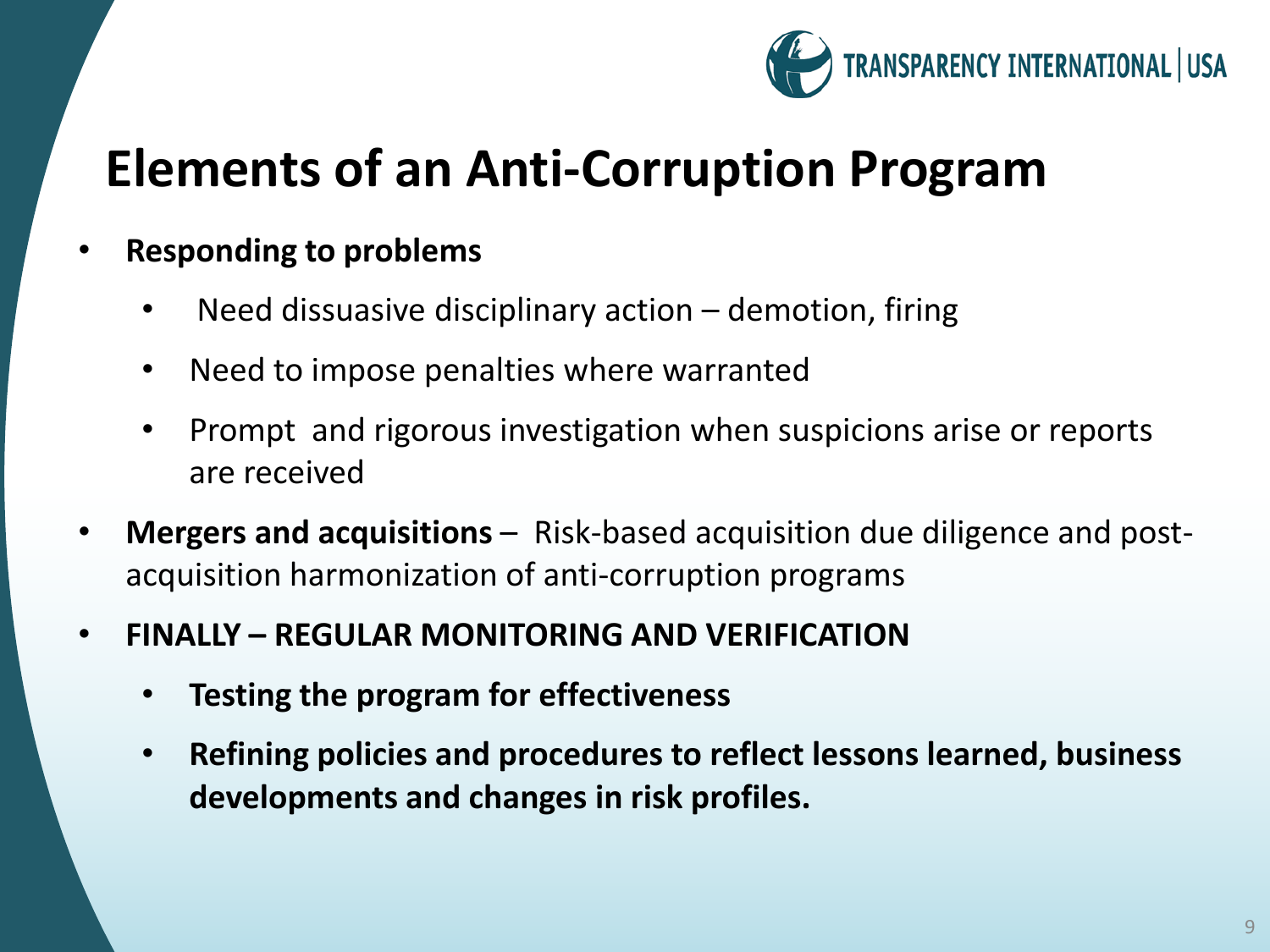

#### **Program Verification**

- Helps prevent misconduct and uncover new risks
- Crucial in supporting company's efforts to document good faith implementation of an anti-corruption program
- **Two questions: 1) is the program well-designed and 2) is it operating effectively?**
- **Risk Assessment** to determine scope of review needed and locations
- **Other steps** depend on results of risk assessment.
	- **Document review** -- program policies and procedures
	- **Interviews**
	- **Transaction Testing**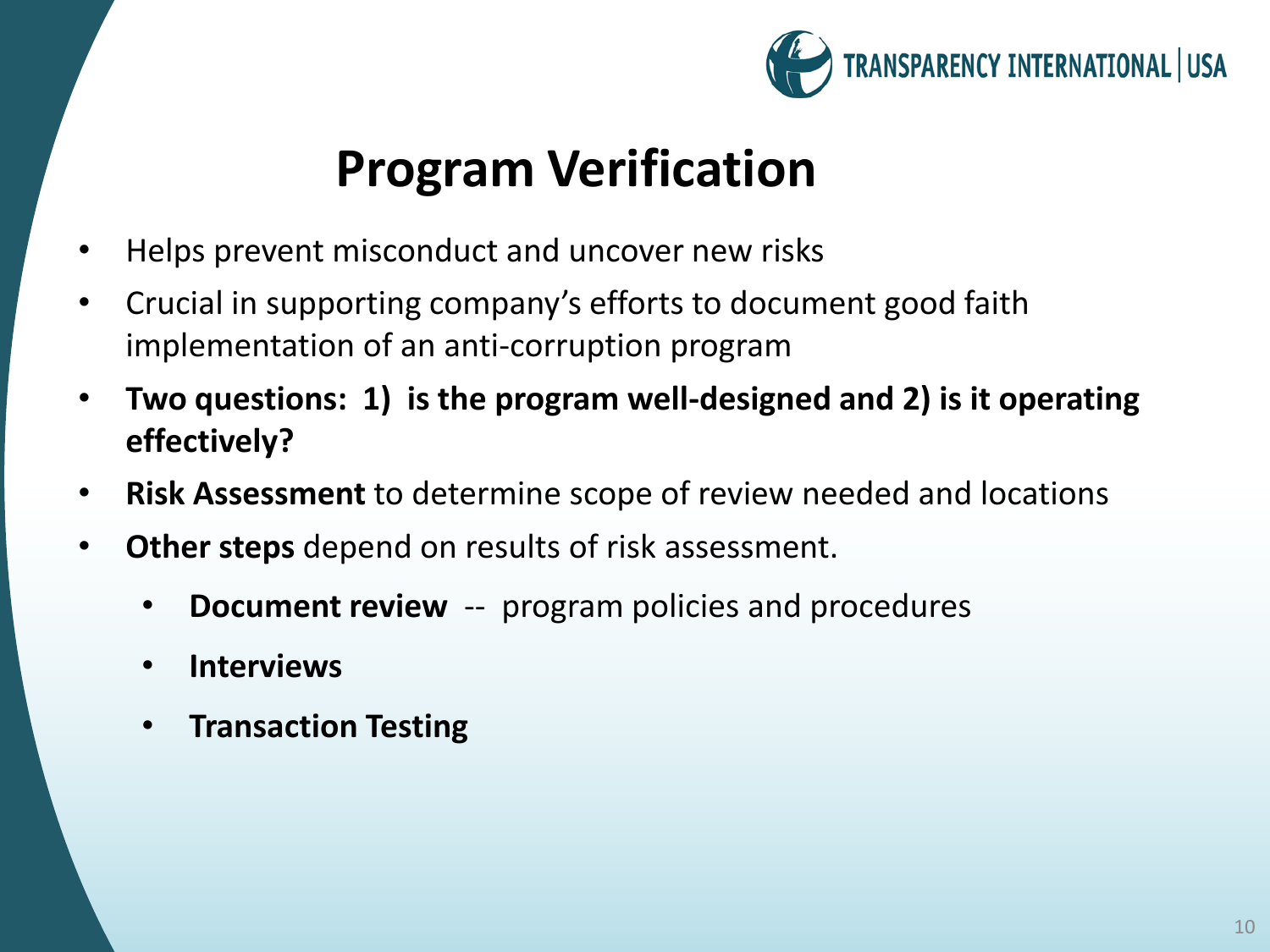

#### **Who Should Conduct Verification?**

- Internal corporate review is key demonstrates "ownership" of anticorruption program and commitment to its continued improvement
	- Conducted by staff independent of operational components
- External review is an important element of verification for any company
	- Companies with strong internal resources need external review for key systems and controls
	- Others may need external review to fill in gaps, conduct risk assessment, benchmark program against other companies
	- External reviewer must be independent
	- Cost is always a factor and a legitimate concern
		- Basing the scope of verification on a risk assessment can minimize costs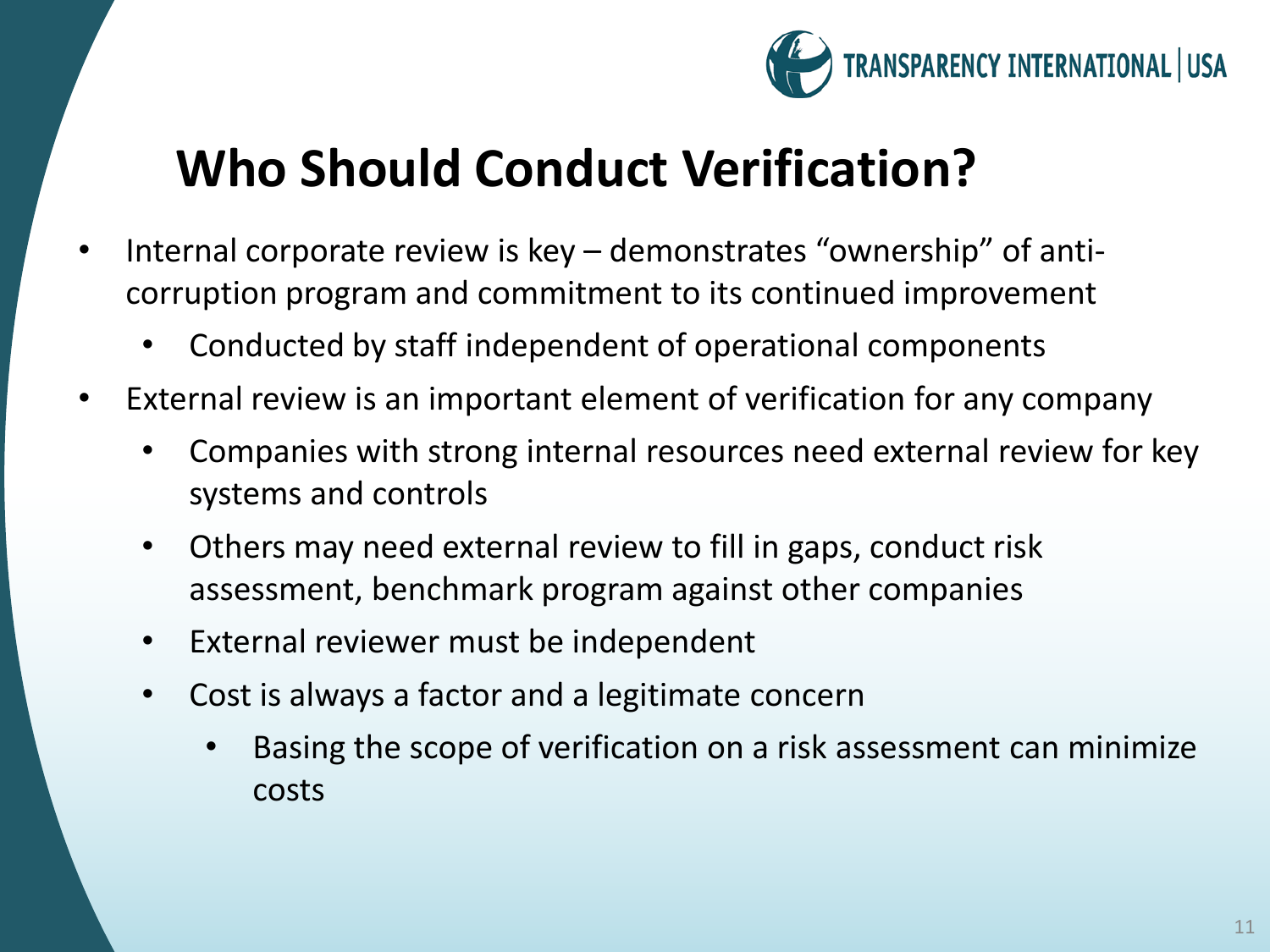

#### **External Review**

- Public Reporting Essential for enhancing public credibility through transparency
	- Two major frameworks Global Reporting Initiative (GRI) and TI/UN Global Compact
	- Great variations in how companies report so limited use to public
- Accounting Firms, Law Firms, Consulting Firms
	- Services range in scope, depending on client's needs, risk level, risk tolerance and compliance history
	- Can help create a sustainable anti-corruption program, identify gaps in policies and controls, analyze risk, perform transaction testing
- Certification Programs
	- Relatively new phenomenon
	- No uniformity in types of certificates available and variations in scope of review and the review process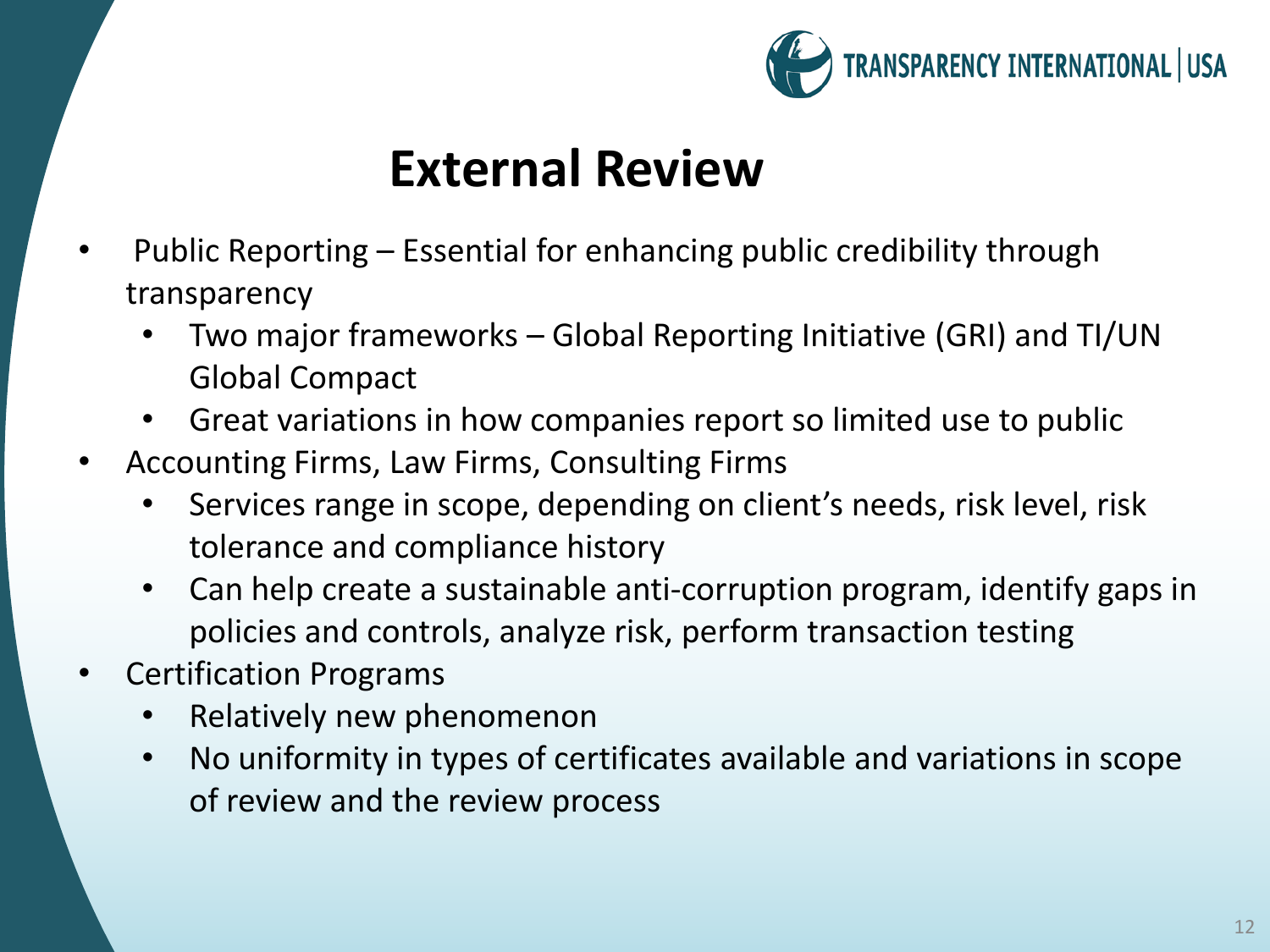

### **Major Findings**

**Public reporting --** a valuable tool for communicating company's commitment to anti-corruption practices but it needs to be improved to provide meaningful information to stakeholders about how companies manage corruption risk

**External Review by accountants, lawyers and consulting firms** – Provide important benefits, enabling a company to see gaps in its compliance program and lead to strengthening the program

**Certification Programs** – Evolving practice, not yet accepted by many because of variations in underlying review procedures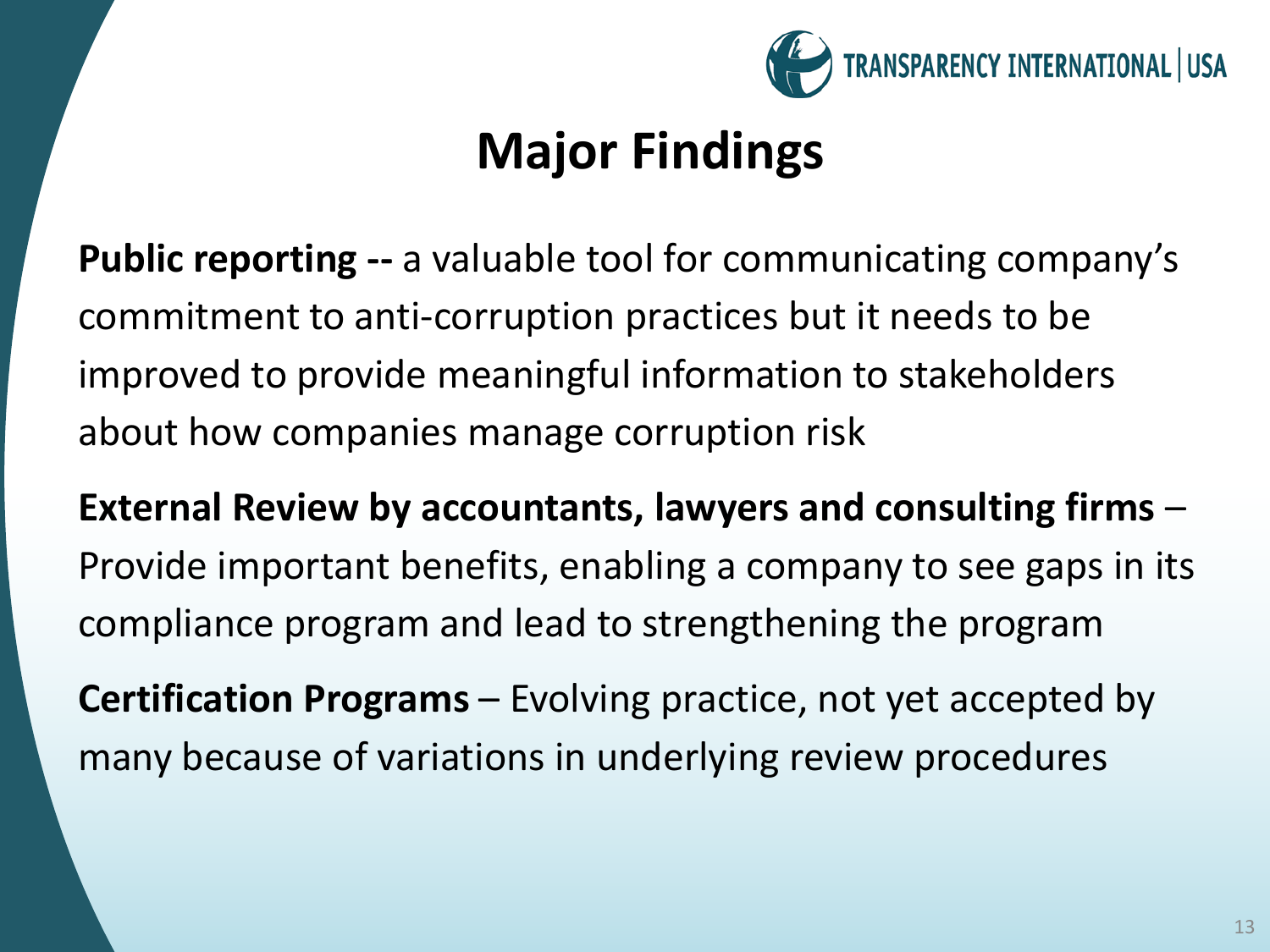

- **1) The responsibility for providing effective verification of compliance rests on the company itself, and should include regular reviews and audits.**
	- Companies should evaluate their anti-corruption program on a regular basis for effectiveness and make the necessary improvements.
	- Companies must determine the extent to which they can rely on internal resources and the need to supplement those resources with external review.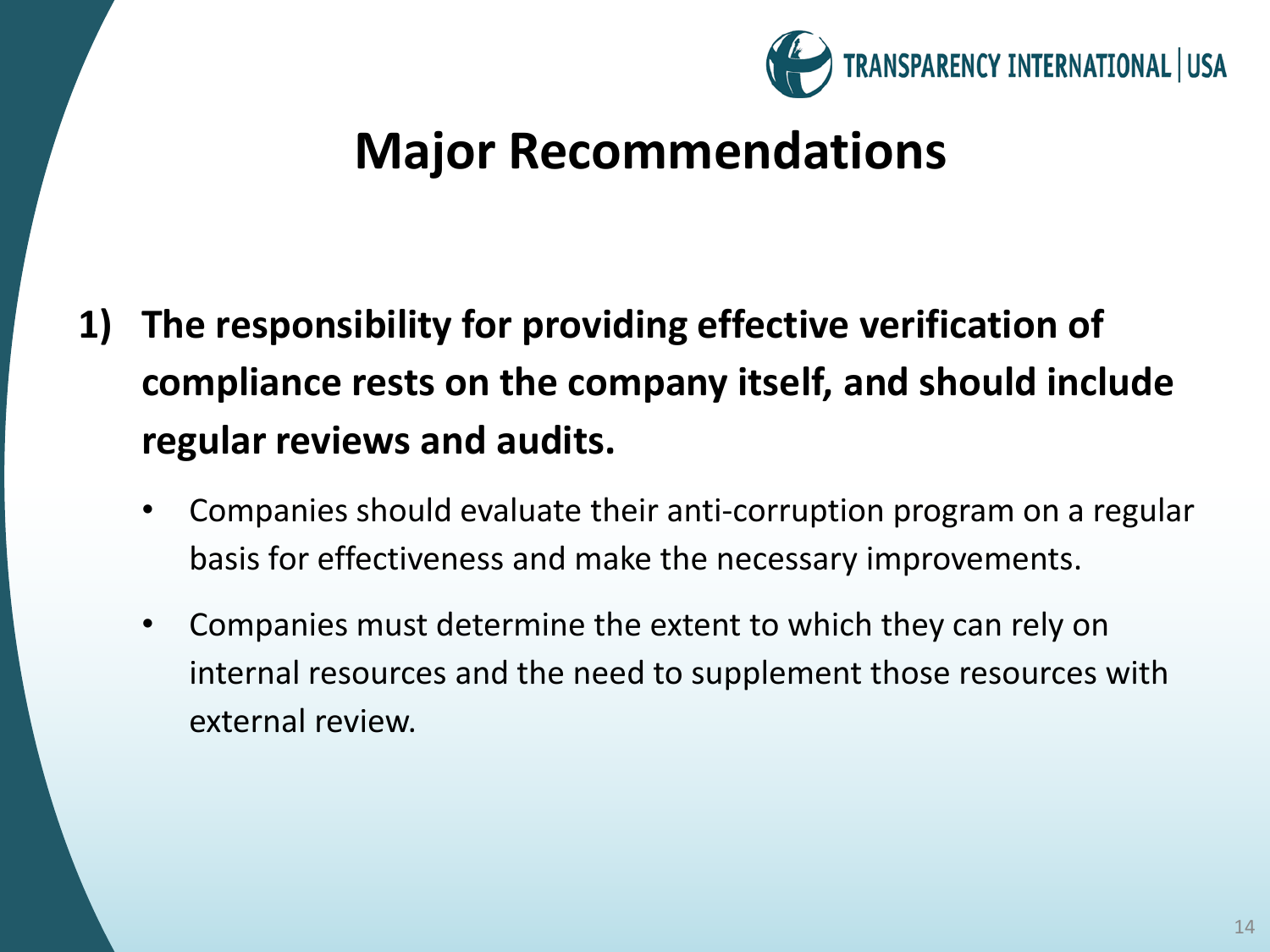

- **2) A risk-based approach is essential in defining both the appropriate scope of compliance programs and of verification.**
	- There is no one-size-fits-all anti-corruption program or method of verifying whether the program is working effectively.
	- A well-designed program will differ from one company to another depending on geography, industry sector, and past history, among other factors.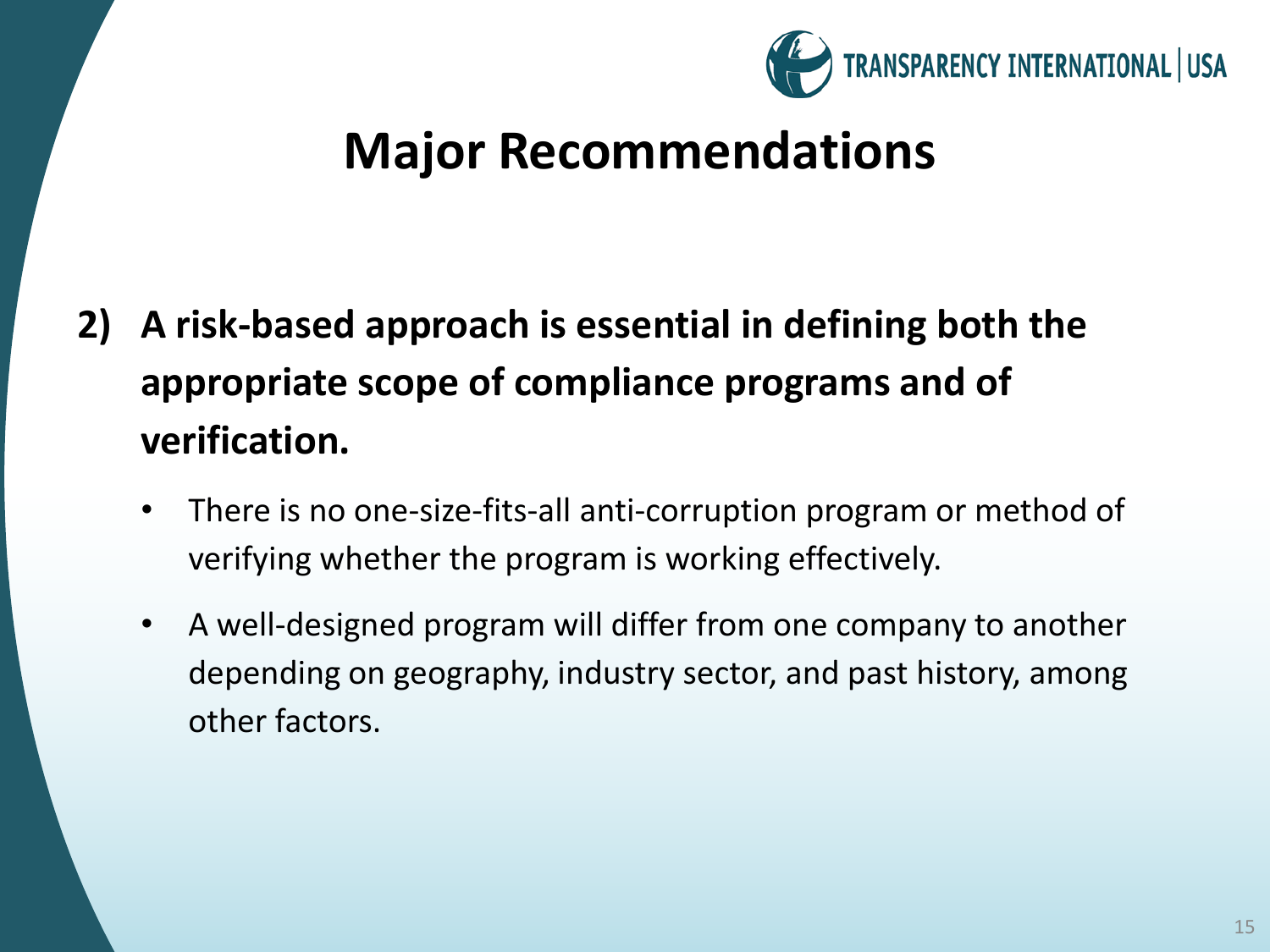

- **3) Companies should undertake independent external reviews on a regularly planned basis**
	- Scope of engagement and timing depend largely on company's risk profile
	- Companies with high risk profiles should consider external review of the high risk businesses every three years.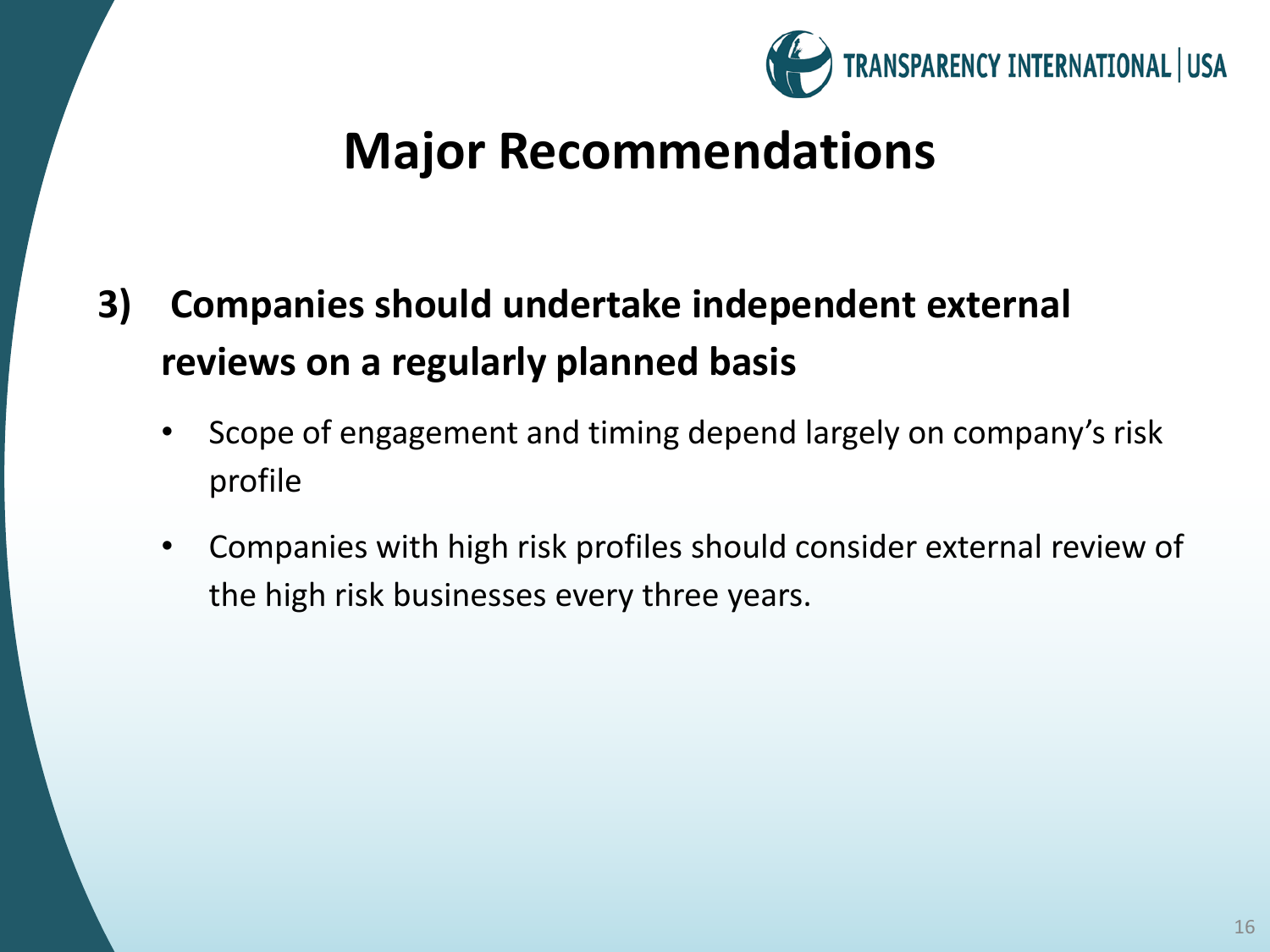

- **4. Companies should make public disclosures about their anticorruption programs, including program implementation and verification.**
- **5. Certifying organizations, companies, investor groups and non-profit organizations should develop broader agreement on standards for certification.**